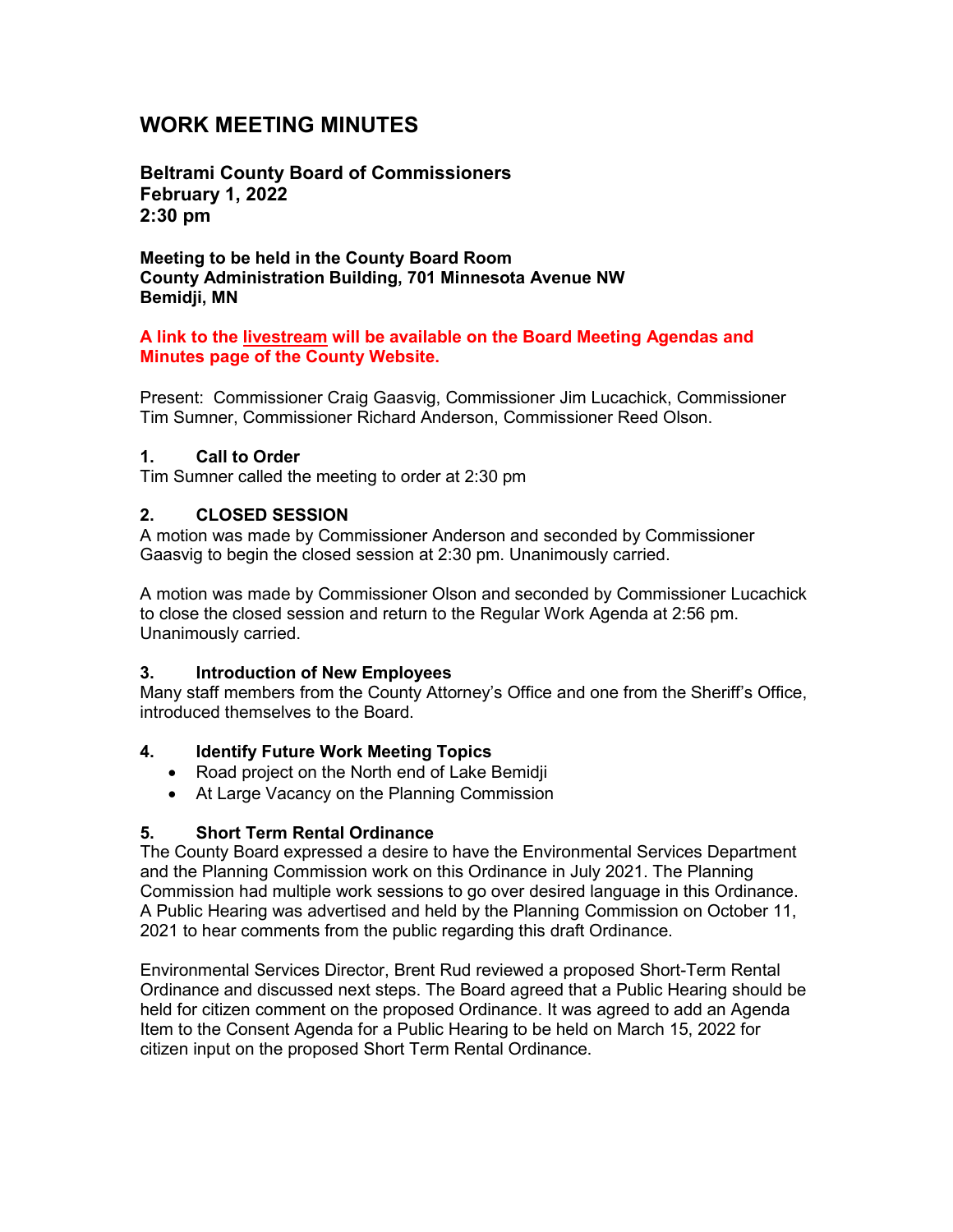# **6. Encroachment/Trespassing on Tax-Forfeited Land**

Natural Resource Management Director, Richard Moore provided a history and upon on how his Department has been handling encroachments.

There are at least seven instances where permanent structures such as houses, garages, wells, and outbuildings have been built on tax-forfeited land. Three of these situations have been resolved and four are in various stages of resolving the encroachment.

Currently, Beltrami County has Shoreland Zoning regulations and no other county wide zoning. Members of the Board are in agreement that land owners should not be able to encroach or trespass on tax-forfeited property without regard and simply assume they will be allowed to purchase the property after the fact. Land owners should be held responsible to do their due-diligence and face consequences for encroachments.

After continued discussion, it was agreed that the Land Review Committee (meets annually) would be the designated body for the NRM Department to submit encroachment/trespass situations to for evaluation. Final decisions would be handled on a case-by-case basis and require County Board approval.

#### **7. Jail Needs Assessment and Feasibility Study Contract Consideration**

On November 18, 2021, Beltrami County issued a Request For Proposal's for a jail needs assessment and feasibility study. Beltrami County received two responses to the RFP. One from Justice Planners, LLC and one from Mark Goldman and Associates.

Both of the proposals were examined by the Beltrami County Jail Steering Committee that included reviewing each proposal as well as contacting the references supplied by each.

During the process, Mark Goldman & Associates, advised that the research to complete his work would be done virtually due to COVID-19 pandemic concerns. The Steering Committee felt that the scope of work and research, including interviews with many, required that a majority of the work would need to be completed in person. For that reason, with both proposals being similar, the Steering Committee began to negotiate with Justice Planners.

Sheriff Beitel provided information and answered questions and is in full support of hiring Justice Planners to provide the services. The assessment would be due back to the County Board in August 2022.

The Board agreed to move this item from the Regular Agenda to the Consent, for approval.

### **8. Jail Project Reimbursement Resolution**

The County has initiated a project to study and improve the County Jail. While the project is in its infancy, the County expects to incur certain expenditures that may be funded temporarily from sources other than tax-exempt bonds. Adoption of a reimbursement resolution will allow the County to reimburse the expenditures made for certain costs of the Project from the proceeds of tax-exempt bonds (if issued).